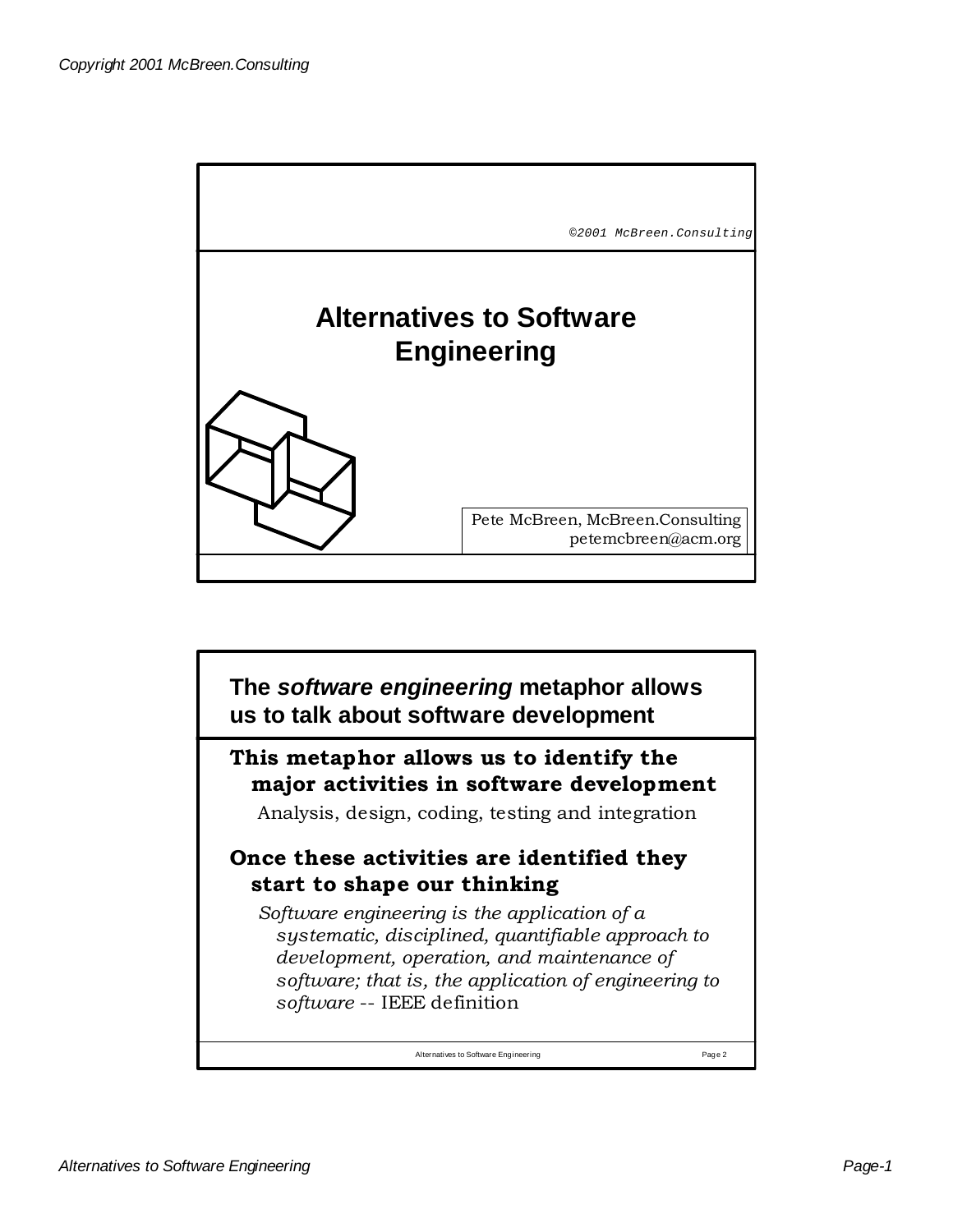

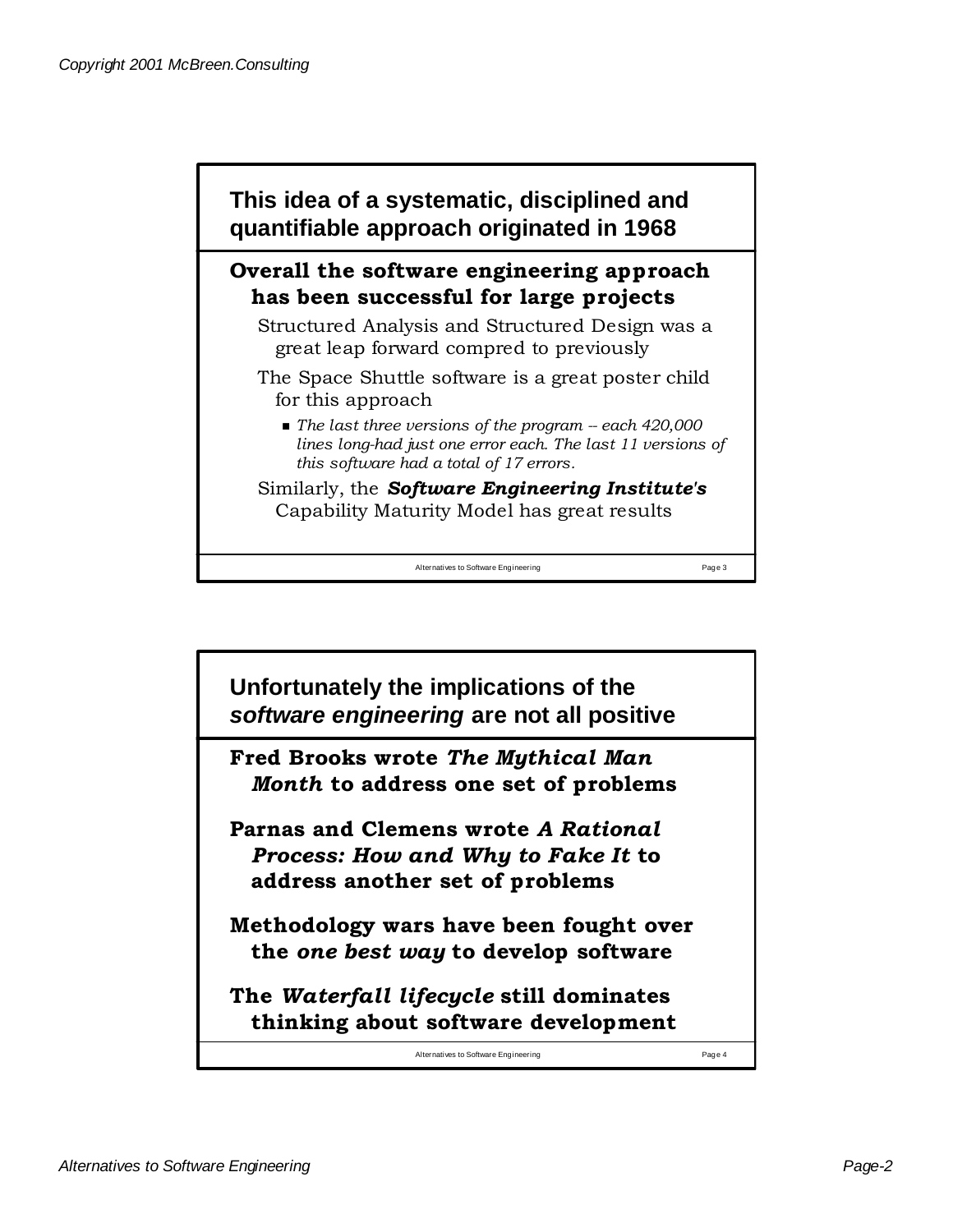

## **The resulting disconnect between thought and action is the cause of many problems**

Projects overrun because the team did not take the time to realistically estimate or plan the project

Design is started with a sketchy understanding of what is actually needed

Designers do not put enough details into their CASE tool models to enable coding to be a mechanical task

Testing is cut short because coding overruns the original schedule

Alternatives to Software Engineering Page 5

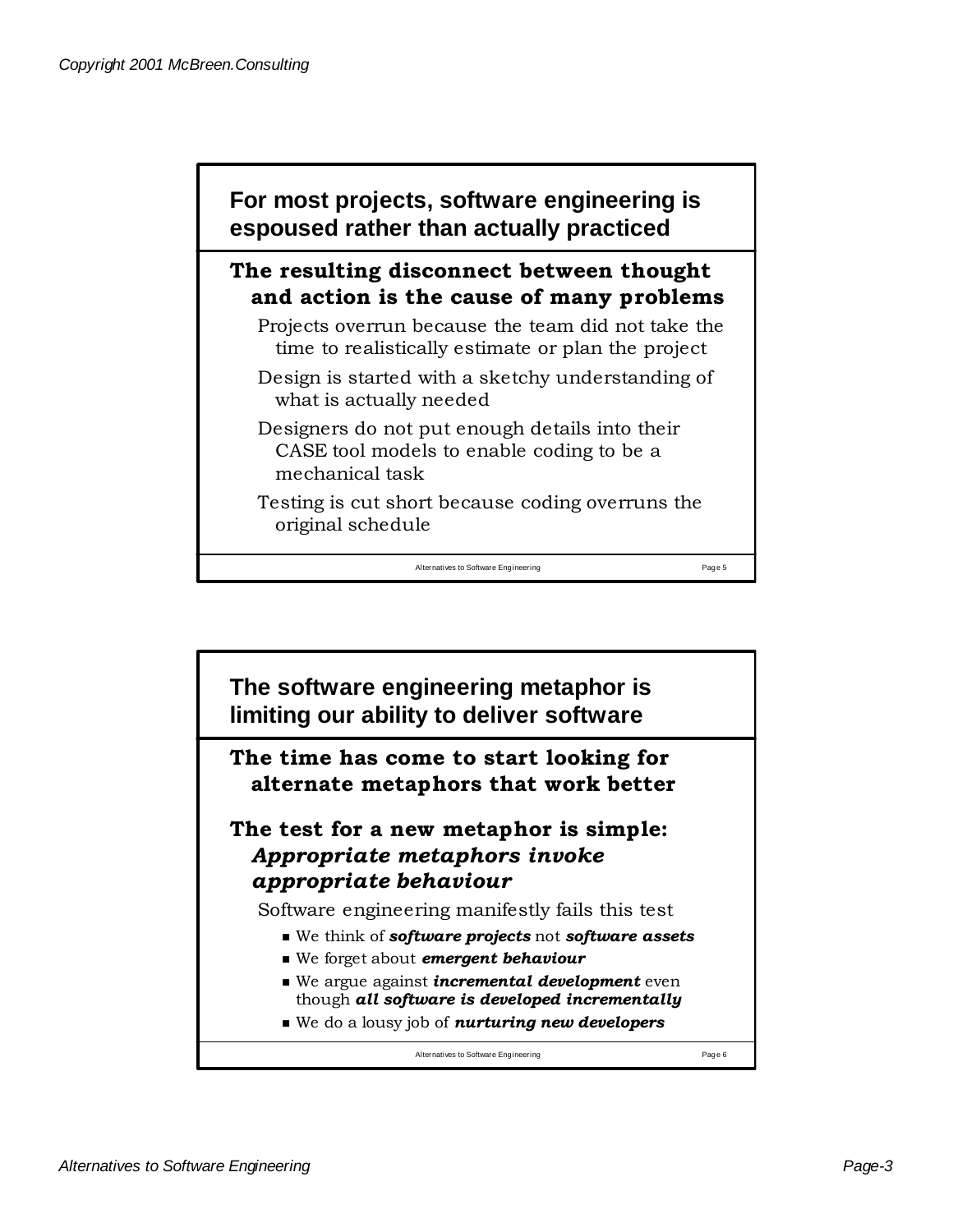

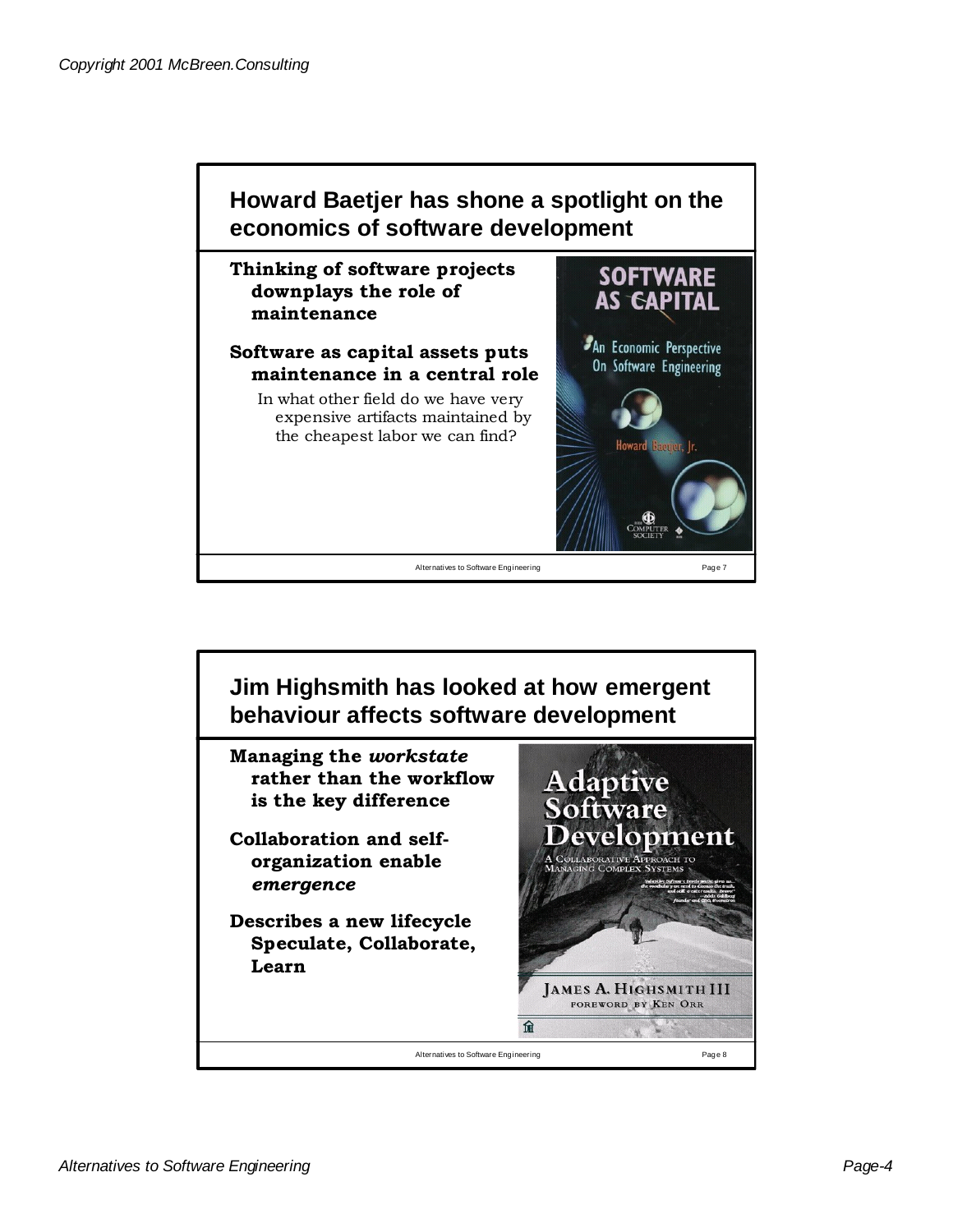

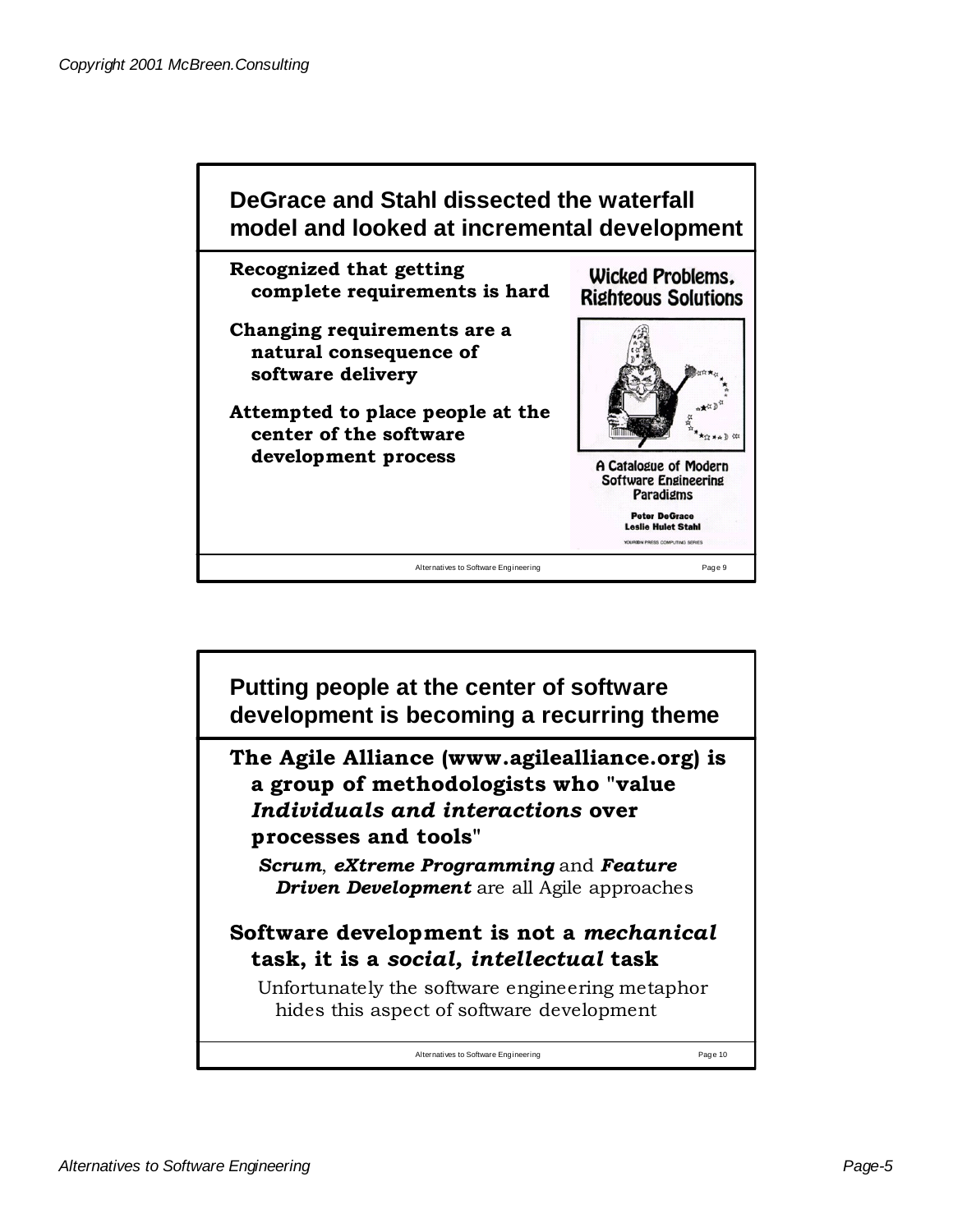